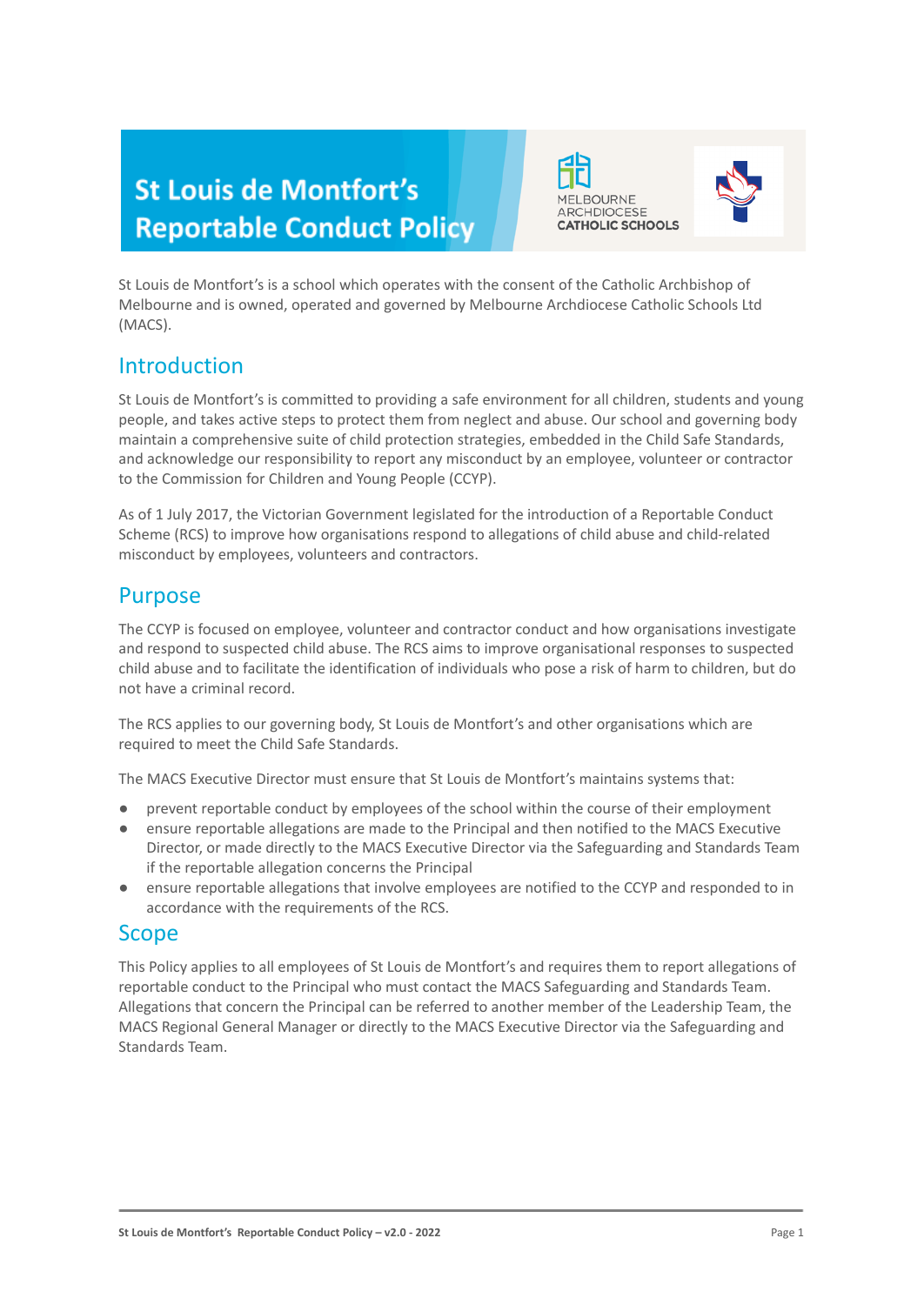## Reportable conduct of St Louis de Montfort'sstaff, volunteers and others

#### **Who is an employee?**

For the purposes of the *Child Wellbeing and Safety Act 2005* (Vic.), employee is defined as a person aged 18 years or over who is either:

- employed by the school whether or not that person is employed in connection with any work or activities of the school that relate to children
- engaged by the school to provide services, including as a volunteer, contractor, office holder or officer, whether or not the person provides services to children.

#### **Key definitions**

**Child:** Any person who is under the age of 18 years.

**Mandatory reporting** is a term used to describe the legislative requirement imposed on selected classes of people to report suspected cases of child abuse and neglect to government authorities. Where a mandated reporter forms a belief on reasonable grounds that a student or young person is in need of protection from physical injury or sexual abuse, they are to report their concerns to the Department of Families, Fairness and Housing (DFFH) Child Protection.

**Reportable allegation** means any information that leads a person to form a reasonable belief that an employee has committed either:

- reportable conduct, or
- misconduct that may involve reportable conduct,

whether or not the conduct or misconduct is alleged to have occurred within the course of the person's employment.

#### **Reportable conduct** means:

- a sexual offence committed against, with or in the presence of a child, whether or not a criminal proceeding in relation to the offence has been commenced or concluded
- sexual misconduct committed against, with or in the presence of a child
- physical violence committed against, with or in the presence of a child
- any behaviour that causes significant emotional or psychological harm to a child
- significant neglect of a child.

### Implementation

The school will ensure the reporting of any reportable allegation made against an employee to the MACS Safeguarding and Standards Team.

A reportable allegation is made where a person makes an allegation, based on a reasonable belief, that an employee, volunteer or contractor has committed conduct that *may* involve reportable conduct. This includes where a reportable allegation is made against the school Principal.

*Note: A reasonable belief is more than suspicion. There must be some objective basis for the belief. However, it is not the same as having proof and does not require certainty.*

*For example, a person is likely to have a reasonable belief if they:*

- *● observed the conduct themselves*
- *● heard directly from a child that the conduct occurred*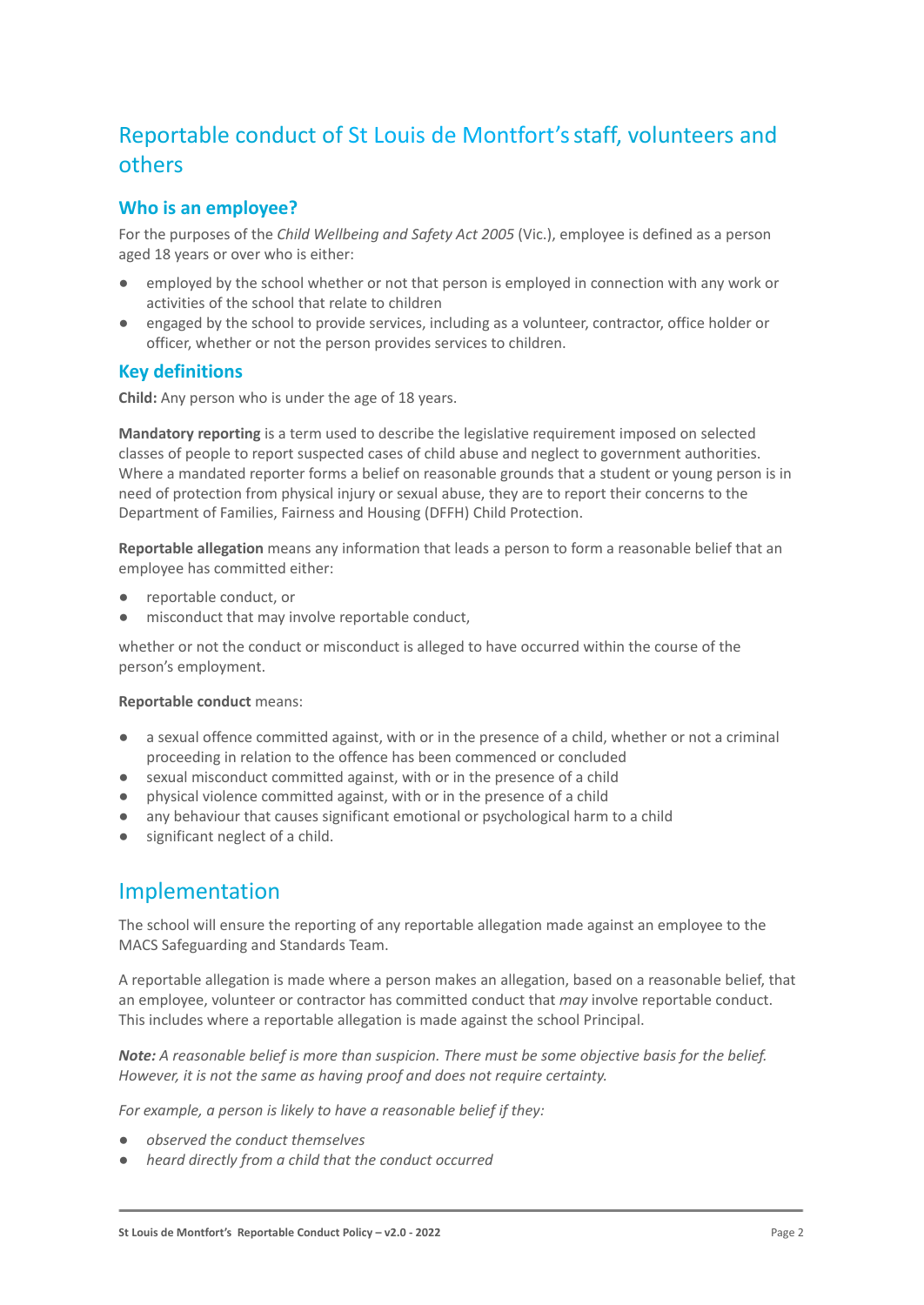*● received information from another credible source (including another person who witnessed the reportable conduct or misconduct).*

St Louis de Montfort's Principal, a member of the Leadership Team, the MACS Regional General Manager or the MACS Executive Director does not need to agree with or share the belief that the alleged conduct has occurred. The RCS is an allegations-based scheme. This means that the threshold for notifying the CCYP is low. All allegations must be referred to the MACS Safeguarding and Standards Team for advice.

The MACS Safeguarding and Standards Team (or a delegate of the MACS Executive Director) on behalf of the Executive Director in consultation with the school Principal or, where there is an allegation against a Principal, member of the Leadership Team or Regional General Manager will then:

- submit a notification to the CCYP within three days of the MACS Executive Director becoming aware of the reportable allegation
- meet the milestones and reporting requirements to the CCYP under the RCS.

#### **Reportable conduct includes:**

| <b>Sexual</b><br><b>Offence</b>                                                                                                                                                                                           | <b>Sexual</b><br><b>Misconduct</b>                                                                                                                                                                              | <b>Physical</b><br><b>Violence</b>                                                                                                                                                                                                                               | <b>Behaviour that</b><br>causes significant<br><b>Psychological or</b><br><b>Emotional Harm</b>                                                                                                                  | <b>Significant Neglect</b>                                                                                                                                  |
|---------------------------------------------------------------------------------------------------------------------------------------------------------------------------------------------------------------------------|-----------------------------------------------------------------------------------------------------------------------------------------------------------------------------------------------------------------|------------------------------------------------------------------------------------------------------------------------------------------------------------------------------------------------------------------------------------------------------------------|------------------------------------------------------------------------------------------------------------------------------------------------------------------------------------------------------------------|-------------------------------------------------------------------------------------------------------------------------------------------------------------|
| • Rape or sexual<br>assault<br>• Sexual activity<br>with or in the<br>presence of a child<br>• Grooming or<br>encouraging a<br>child to engage in<br>sexual activity<br>• Offences relating<br>to child abuse<br>material | • Behaviour, physical<br>contact, speech<br>or other<br>communication of<br>a sexual nature<br>• Physical contact<br>without valid<br>reason<br>$\bullet$ Crossing<br>professional<br>boundaries<br>• Voyeurism | Hitting, kicking,<br>$\bullet$<br>punching<br>Pushing, shoving,<br>grabbing,<br>throwing, shaking<br>• Use of an object<br>Inappropriate<br>restraint,<br>excessive force<br>Causing a child to<br>believe that force<br>is about to be<br>used<br>(apprehended) | • Exposure to<br>violence or threats<br>of violence<br>• Anti-social<br>behavior<br>• Self-destructive<br>behavior<br>• Persistent hostility<br>or rejection<br>• Humiliation or<br>belittling<br>• Scapegoating | Deprived from the<br>following:<br>clothing or food<br>medical attention<br>or care<br>shelter<br>$\bullet$<br>supervision<br>Access to drugs<br>or alcohol |

The above examples are not exhaustive and consideration should be given to other conduct which may need to be reported. Any reportable allegation listed above, or not listed above but which may constitute reportable conduct, will need to be immediately reported by the school Principal. An allegation against a school Principal should be referred to another member of the Leadership Team, the MACS Regional General Manager or directly to the MACS Executive Director via the Safeguarding and Standards Team.

It is important to note that existing mandatory reporting obligations have not changed. The school will report any allegation of abuse to the DFFH Child Protection.

If the alleged conduct is potentially criminal in nature, Victoria Police must also be notified as a first priority and any investigation by Victoria Police will take precedence.

Where the allegation falls under the mandatory reporting domain, the reporting to CCYP is in addition to reporting to Victoria Police and the DFFH.

#### **Reportable conduct, mandatory reporting and reporting to the VIT**

Reportable conduct allegations as listed above are referred to the CCYP.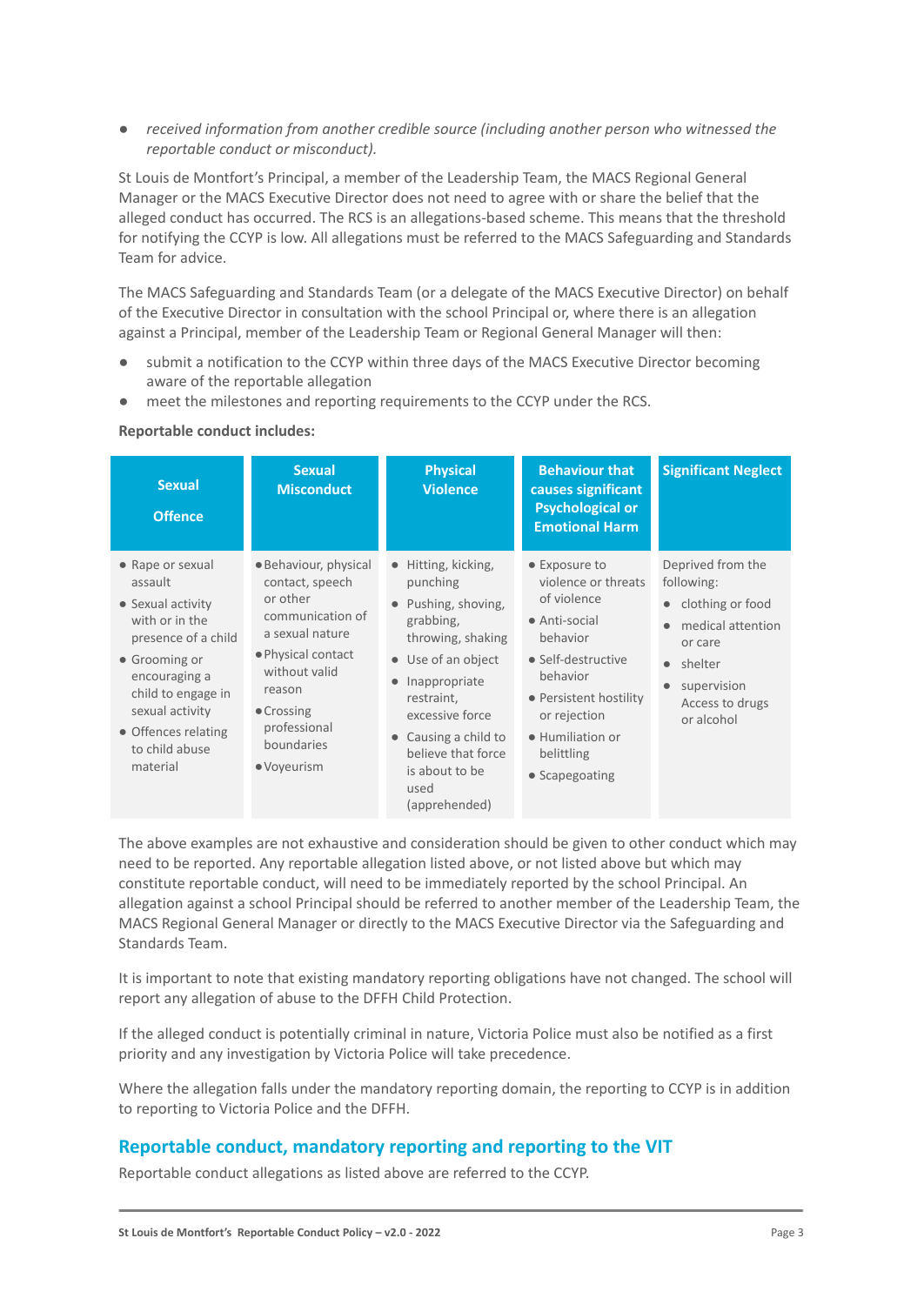Any alleged conduct that is regarded to be of a criminal nature is to be dealt with as mandatory reporting and referred to Victoria Police and the DFFH as per the school's Child Protection – Reporting Obligations Policy.

If an employee against whom an allegation of reportable conduct is made is a registered teacher and the misconduct involves a charge, conviction or finding of guilt of a sexual offence, the school must notify the Victorian Institute of Teaching (VIT) immediately under conduct that is reportable to the VIT.

#### **Responsibilities of the Principal**

The MACS Executive Director is ultimately responsible for notification of any reportable allegation to the CCYP and for ensuring that a reportable allegation is investigated.

However, it is the responsibility of the school Principal (or for allegations against a Principal, the relevant leader) to ensure that all reportable allegations are taken seriously and referred to the MACS Safeguarding and Standards Team as soon as they become aware of them, and to follow the advice and guidance of the MACS Safeguarding and Standards Team (as authorised by the MACS Executive Director) to respond appropriately. This will usually include conducting an investigation or facilitating the conduct of an investigation.

*Note: St Louis de Montfort's staff members are not required to make a report directly to the CCYP; this is the responsibility of the MACS Safeguarding and Standards Team (or other person authorised by the MACS Executive Director) on behalf of the MACS Executive Director. However, any person with a concern (including a staff member who wishes to remain anonymous, students, parents and/or other members of the community) may notify the CCYP directly of a reportable allegation via a community notification on the website.*

*In the event of a reportable allegation against the school Principal, this must be reported to another member of the Leadership Team, the Regional General Manager or directly to the MACS Executive Director via the Safeguarding and Standards Team.*

*School Principals (and other leaders as appropriate) must also facilitate any requests for information or documentation from MACS, Victoria Police or a regulator in the course of an investigation to ensure compliance with the RCS and the law.*

#### **Reporting to the CCYP**

Upon becoming aware of a reportable allegation against an employee, the Principal, member of the Leadership Team or MACS Regional General Manger must contact the MACS Safeguarding and Standards Team as soon as practicable in order to ensure that the following milestones and reporting requirements to the CCYP are met:

| <b>Within three</b>                                                                                                                                                                                | <b>Within 30</b>                                                                                                                                                                       | <b>Advice on</b>                                                                                                | <b>Outcomes of</b>                                                                                                                                                    | <b>Additional</b>                                                                               |
|----------------------------------------------------------------------------------------------------------------------------------------------------------------------------------------------------|----------------------------------------------------------------------------------------------------------------------------------------------------------------------------------------|-----------------------------------------------------------------------------------------------------------------|-----------------------------------------------------------------------------------------------------------------------------------------------------------------------|-------------------------------------------------------------------------------------------------|
| business days                                                                                                                                                                                      | calendar days                                                                                                                                                                          | investigation                                                                                                   | investigation                                                                                                                                                         | documents                                                                                       |
| $\bullet$ School contact<br>details<br>$\bullet$ Name of the<br>employee,<br>volunteer or<br>contractor<br>• Their date of birth<br>$\bullet$ Initial advice on<br>the nature of the<br>allegation | • Details of the<br>investigation<br>• Details of the<br>school's response<br>• Details regarding<br>disciplinary or<br>other action<br>proposed<br>• Any written<br>response from the | As soon as is<br>practicable:<br>$\bullet$ name of the<br>investigator<br>their contact<br>$\bullet$<br>details | • Copies of the<br>investigation<br>findings<br>• Details regarding<br>disciplinary or<br>other action<br>proposed<br>• Reasons for taking<br>or not taking<br>action | Promptly<br>$\bullet$<br>providing any<br>further<br>information to<br>the CCYP as<br>requested |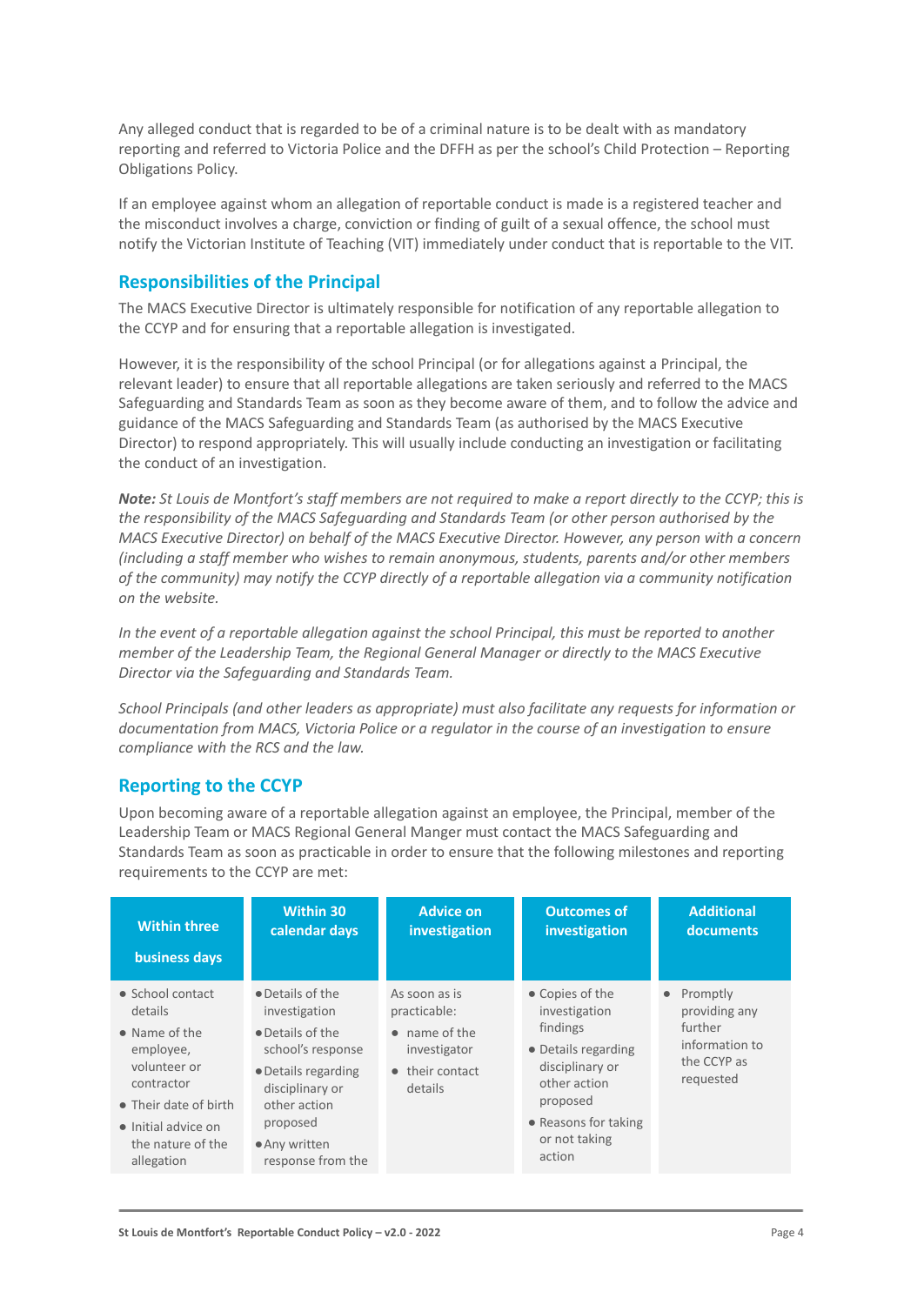| • Any police report | employee,<br>volunteer or<br>contractor<br>regarding the<br>allegation,<br>proposed<br>disciplinary or |  |  |
|---------------------|--------------------------------------------------------------------------------------------------------|--|--|
|                     | other action                                                                                           |  |  |

#### **Investigating reportable allegations**

St Louis de Montfort's will ensure procedural fairness throughout the entire investigation process.

*Note: It is anticipated that any investigations will be undertaken by the school Principal (or another school leader) unless it is deemed appropriate by the Principal, the Regional General Manager (in the case of an allegation against a Principal) or the MACS Executive Director for a suitably qualified, third party engaged in consultation with MACS Safeguarding and Standards Team to be appointed.*

The school Principal will ensure that for current employees the process set out in clause 13 of the *Victorian Catholic Education Multi-Enterprise Agreement 2018* (VCEMEA 2018) is followed. Further, the school principal will also ensure that all other relevant MACS and school-based policies and procedures (including Codes of Conduct, processes for managing and investigating complaints, misconduct, discipline, grievances, dispute resolution, and employee welfare and support), as well as any CCYP and other regulatory guidance, are considered to guide the investigation.

For an allegation against a current employee, this means that the Principal will follow the clause 13 process set out in the VCEMEA 2018 and follow the advice and guidance of the MACS Safeguarding and Standards and Employee Relations Teams.

In all cases, before any findings are made or disciplinary action is taken, the subject of an allegation will be:

- notified of any adverse information that is credible, relevant and significant
- given a reasonable opportunity to respond to that information.

The MACS Safeguarding and Standards Team (acting on the MACS Executive Director's behalf) in consultation with the Principal or MACS Regional General Manager (for allegations against a Principal) will determine when the subject of the reportable allegation should be first told about an allegation, in order to ensure that any police investigation is not prejudiced; child safety risks are appropriately assessed and mitigated; and the investigation is not compromised, but remains procedurally fair.

#### **Initial investigation**

*Note: Upon receipt of a reportable allegation, the Principal or other relevant leader (for allegations against a Principal) will immediately contact the MACS Safeguarding and Standards Team for advice.*

The Principal or other relevant leader is then guided by the MACS Safeguarding and Standards Team (acting under the authority of the MACS Executive Director) to ensure an appropriate investigation is conducted into the reportable allegation/s by reference to the requirements of the RCS, together with any relevant guidance published by MACS and the CCYP.

At the conclusion of the investigation, the MACS Executive Director will make a decision on the reportable conduct findings recommended in the Investigation Report.

If the alleged conduct is potentially criminal in nature, Victoria Police must also be notified as a first priority and any investigation by Victoria Police will take precedence.